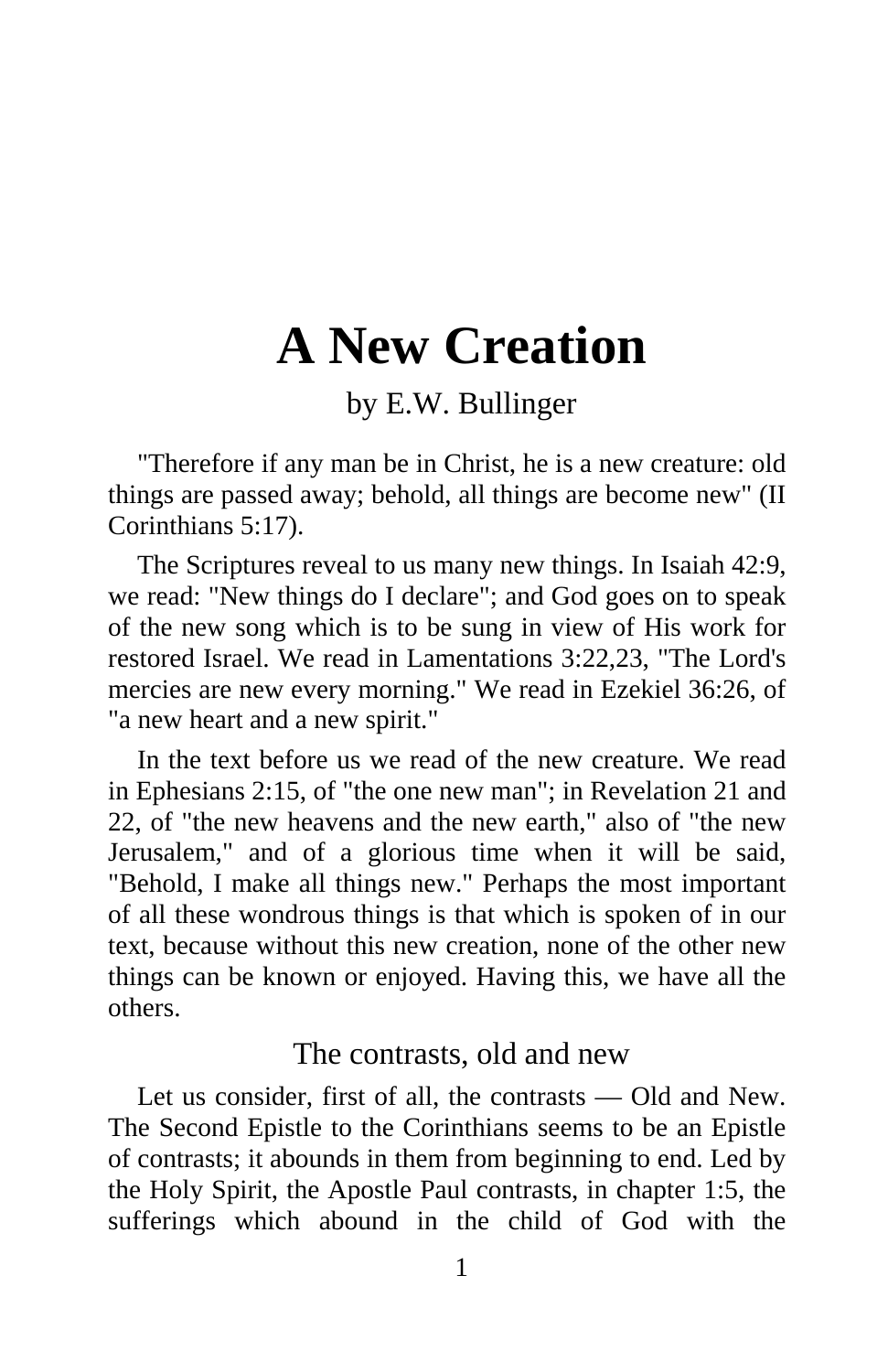consolations which abound in Christ. At the close of chapter 2, verse 16, we meet with a very solemn contrast, which is seen by the spiritual eye throughout the whole of God's Word. True, the carnal mind objects to, indeed hates, such contrasts between the living and the dead, between the regenerate and the unregenerate; but the Holy Spirit invariably marks these contrasts, and those who are taught by Him see them and love them (see verse 14). Note again, in verse 15, another contrast "We are unto God a sweet savour of Christ, in them that are saved, and in them that perish." It is we, not our testimony. The burden of the Word of the Lord showed the Apostle his insufficiency, while at the same time he knew that his sufficiency was of God.

The third chapter is full of contrasts; in verse 1 we have man's commendation and God's commendation; in verse 2 and 3, man's writing and the Spirit's writing; in verse 5, man's insufficiency and God's sufficiency; in verse 6 the letter and the spirit; in verses 7-9, condemnation and righteousness. The fourth chapter contains many wonderful contrasts and paradoxes; in verse 8, "We are troubled on every side, yet not distressed; we are perplexed, but not in despair." One may say, "Ah! that is not I"; but look at the margin, "But not altogether without help." Can we not say that ? Verse 9: "Cast down, but not destroyed." We do fall, but not from grace, being upheld by "a Loving Omnipotent Hand." At the end of the chapter again we see wonderful contrasts; in verse 16, our outward man perishing, but our inward man renewed day by day; in verse 17 our present light affliction, our future weight of glory; in verse 18, temporal things and eternal things: things seen and things unseen.

Each of these leads us to the contemplation of the words of our text. In considering this vast and important subject, note:

### 1. The Connection

"Therefore" (Verse 17). This is the conclusion of the Spirit's argument, or of the truths He had declared for the instruction,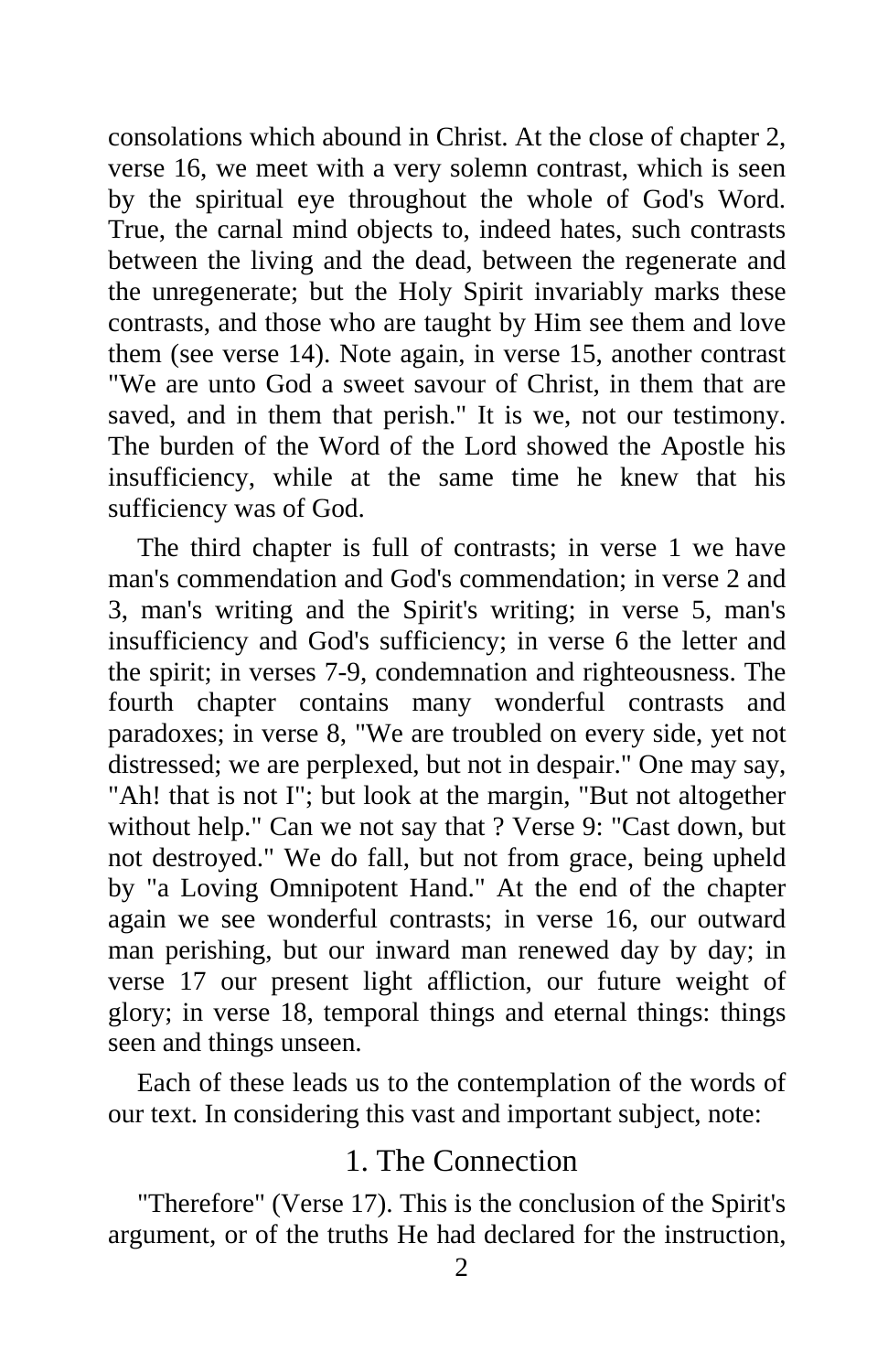the comfort, and the edification of the saints at Corinth, and through them to the Church of God in all succeeding generations. His conclusion is that all old things, even those of Divine appointment, having served their purpose and waxen old, must pass away for ever, as of no value whatever in comparison with the eternal work of the new creation in Christ Jesus. Note next:

# 2. The Character of those spoken of

"If any man be in Christ." Observe, [in the King James Version] there are words in italics which may be differently supplied thus: "If any man in Christ be made a new creature," or a new creation; the R.V. margin gives: "there is a new creation." Now creation is a Divine work, and therefore this excludes all means, all modes, all distinctions. Truth by the Holy Ghost is a great leveller. Turn to Galatians 3:28 and 6:15. The new creation does not consist in an acknowledgement of a form of sound words, or delight in a clear creed, or in prizing the outward so-called means of grace. It is ten thousand times more than these. The cross of Christ is God's monument erected over the grave of all carnal ordinances, all sensuous ceremonies, all fleshly sacrifices, all earthly types, all fleeting shadows. The cross of Christ is God's monument over the grave where He has buried all human distinctions, all human modes, all human means in matters pertaining to His creation work.

IN CHRIST. This is a living union by the Spirit of God. It is not a mere profession of religion; it is not in selfcondemnation but in Christ, justified and accepted (Ephesians 1:6). It is not in Adam dead, but in Christ alive (I Corinthians 15:22). In Christ by sovereign purpose; in Christ by sacred purchase; in Christ by spiritual power. Next look at:

# 3. The Condition

"A New Creation." What is it to create ? Not to change, not to renovate, not to reform, not to improve, not the old nature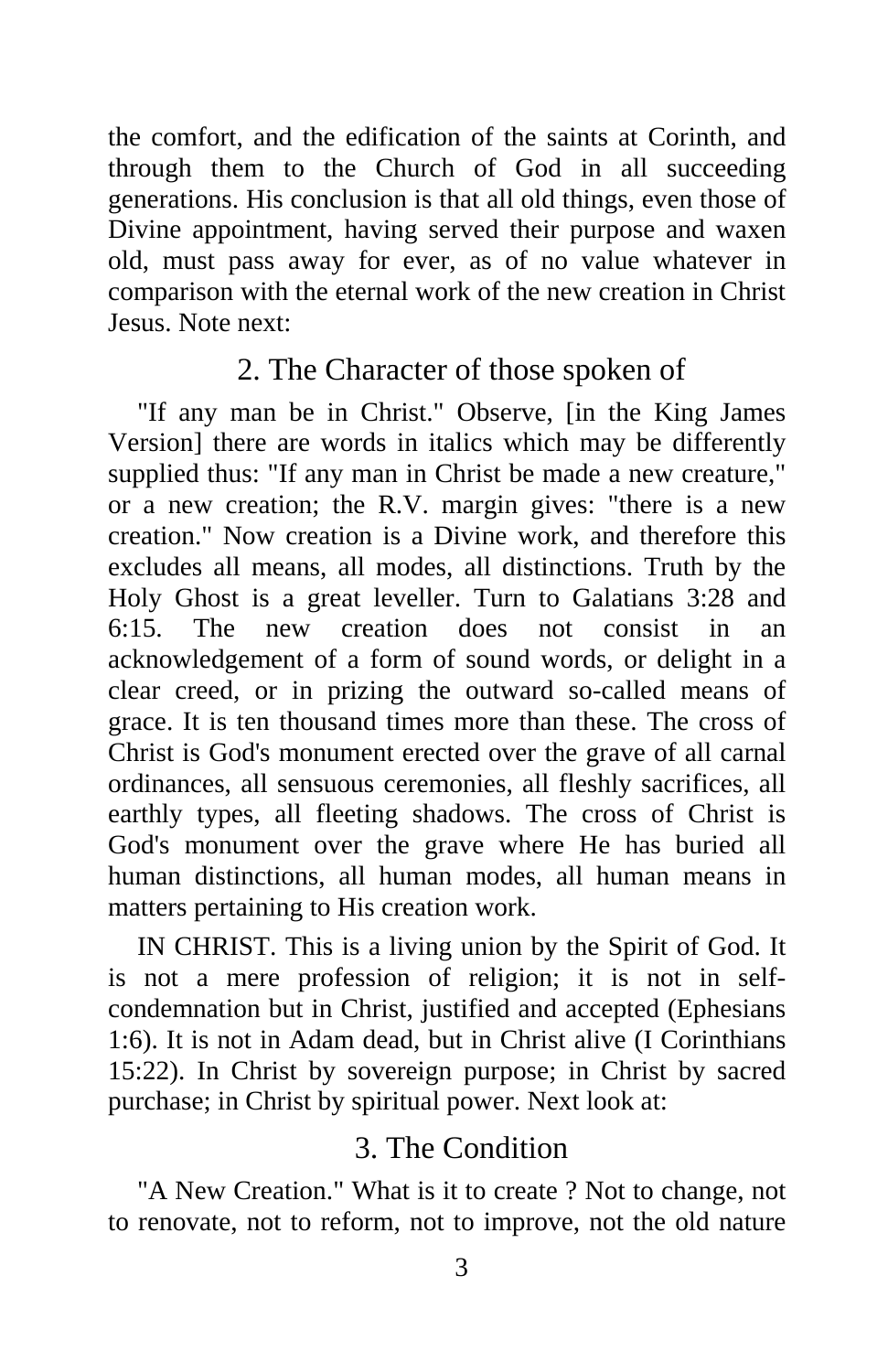adorned and beautified, not the flesh with its corruptions and lusts trimmed and trained; but it is the new and Divine nature imparted, with all its spiritual blessings and holy privileges. It is not the Old Adam made clean or religious, clothed and adorned. No! It is a something altogether NEW. Therefore, in Christ Jesus I am a partaker of the Divine nature; I am a partaker of His Resurrection-life, according to the Father's promise: "Eternal life, which God, that cannot lie, promised before the world began" (Titus 1:2).

Life was promised in Christ for His people before the world began; and in due time it is communicated to them through the ministry of the Word. How this is brought about, the poor child of God very often, knows not, and when questioned about it, he can only say, like the blind man in John 9:25: "One thing I know, that, whereas I was blind, now I see." Once I was blind and dead to God's Christ, God's covenant, God's salvation; I was dead to all interest in the precious atoning blood, to justifying righteousness, regenerating grace, and restoring mercy, also to that peace ,which passeth all understanding. But now, in living union with Christ, I love to dwell on those glorious verities which are found alone in Him and through Him. I love the company of those who delight in the Father's eternal love, the son's redeeming grace, and the Spirit's regenerating mercy.

A new Divine nature (II Peter 1:4) is not a mere influence, is not a mere passing religious feeling induced by ravishing music or pathetic story, but a real existence in living union with a crucified, risen, exalted, glorified, coming Lord. What a glorious union! One with the person of a glorified Christ! No words can describe it better than John 17:21-23: "That they all may be one; as Thou Father art in Me, and I in Thee; that they also may be one in Us, that the world may believe that Thou hast sent Me. And the glory which Thou gavest Me I have given them; that they may be one even as We are one. I in Thee, and Thou in Me, that they may be made perfect in one;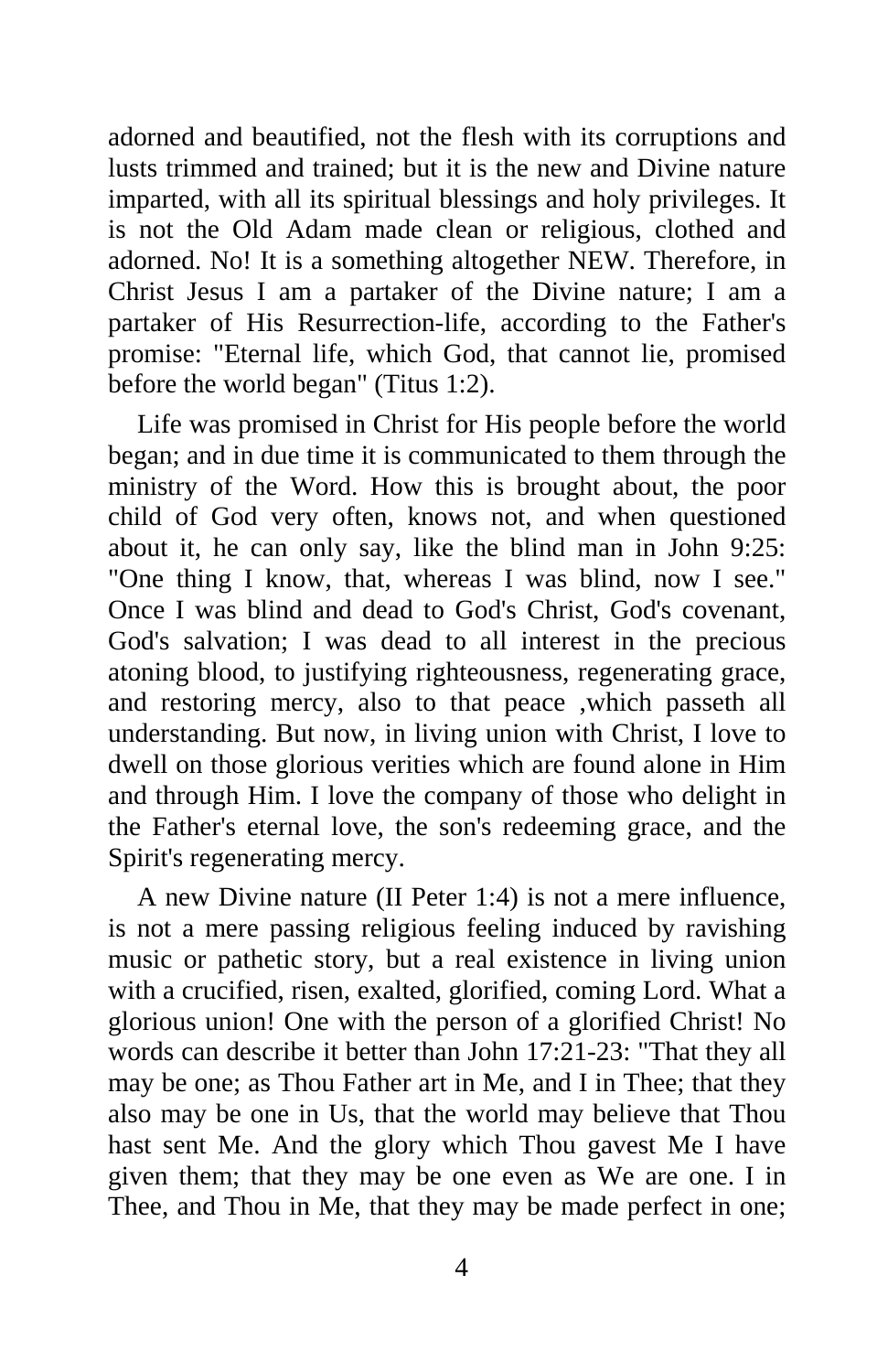and that the world may believe that Thou hast sent Me, and hast loved them as Thou hast loved Me" (John 17:22,23).

This is a glorious, marvellous, mysterious Oneness, which can never be understood until we stand perfect and complete in the light of His glory. Then we shall know even as we are known, for His Father is our Father; His righteousness is our righteousness; His nature is our nature; His home is our home; His glory is our glory.

# 4. The Deliverances Enjoyed

"Old things are passed away." What are these "old things ? " (1). Blessed be God, that old thing, SIN, which before I was in Christ manifested its power and maintained its authority over me, is gone — passed away. Do you ask, How did it pass away ? I can answer you only in the words of Isaiah 53:6, "The Lord hath laid on Him the iniquity of us all"; and Hebrews 9:26, "Now once in the end of the world hath He appeared, to put away sin by the sacrifice of Himself."

 (2). That old thing, THE CURSE OF THE LAW, has passed away. How? Read Galatians 3:13: "Christ hath redeemed us from the curse of the Law, being made a curse for us. for it is written 'Cursed is every one that hangeth on a tree.'" In thus becoming a curse for His people, He became "The end of the law for righteousness to every one that believeth" (Romans 10:4). What expressive words! "The end of the law!" What does it mean? Why it means that He went to the end of all the Law's requirements, which He satisfied by the perfect obedience which He rendered to its precepts; that He went to the end of all the Law's penal threatenings which He silenced by the sufferings which He endured. What is the end of a debt? The payment! And Christ took over and paid every debt owed by His people, and thus ended it. Hence every transgression and even sin over which my chastened Spirit has grieved, is passed away !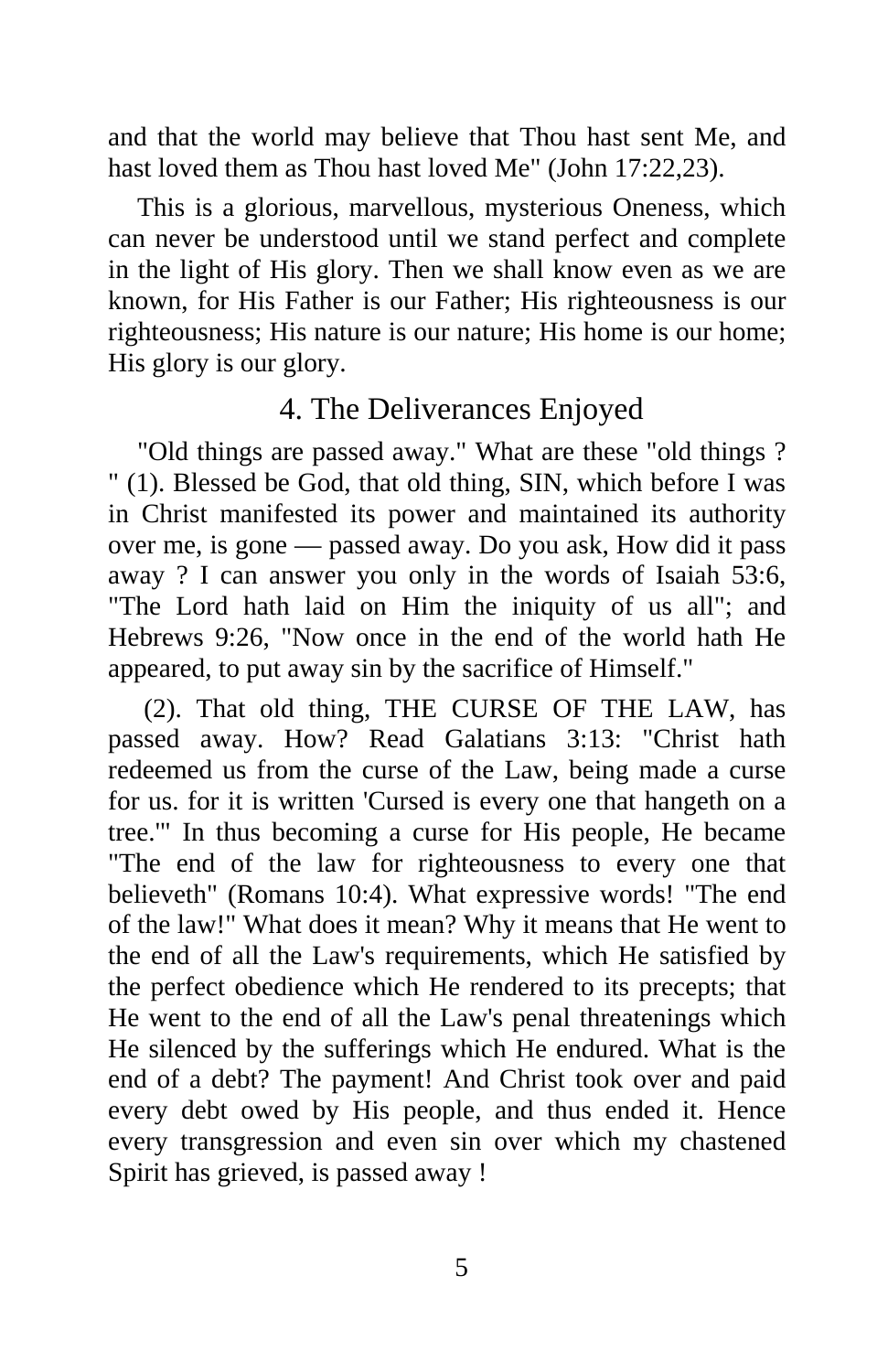(3). That old thing, CONDEMNATION. All that was due to me was borne by my sinless Surety, by Him who said, when they sought and found Him: "If ye seek Me, let these go their way" (John 18:8). Hence: "There is therefore now no condemnation to them which are in Christ Jesus" (Romans 8:1).

(4). That old thing, FEAR OF DEATH, is passed away, for "Jesus Christ... hath abolished death, and brought life and immortality to light by the Gospel" (II Timothy 1:10). Christ hath abolished death, and brought to light, and procured for us, life and immortality; and "When Christ, who is our Life shall appear, then shall ye also appear with Him in glory" (Colossians 3:4). Yes, old things have passed away. My old notions of salvation by merit; by co-operation  $- I$  doing something and Jesus Christ the rest — all such thoughts have passed away! My old, degrading views of Christ have passed away in the light of His Glorious Gospel, and I see Him "altogether lovely," His salvation perfect, His righteousness complete, His intercession all-prevailing, His glorious coming sure. He is the beginner and the finisher of faith, the performer of all things for me in the presence of His Father and mine.

Look now at:

# 5. The Privileges Possessed

"Behold all things are become new." Yes, the man in Christ is a new man, with a new life in a new world. "All things are become new." He has life in Christ, he has immortality in Christ. He has life instead of death, salvation instead of sin, justification instead of condemnation, acceptance instead of banishment, peace instead of enmity. We have new affections, fixed upon things above; new hopes, entering within the veil; a new song put in our mouth; and a new heart with which to praise Him for setting our feet on the Rock of Ages, for ordering our goings, for holding our hand, for guiding our feet into the way of peace.